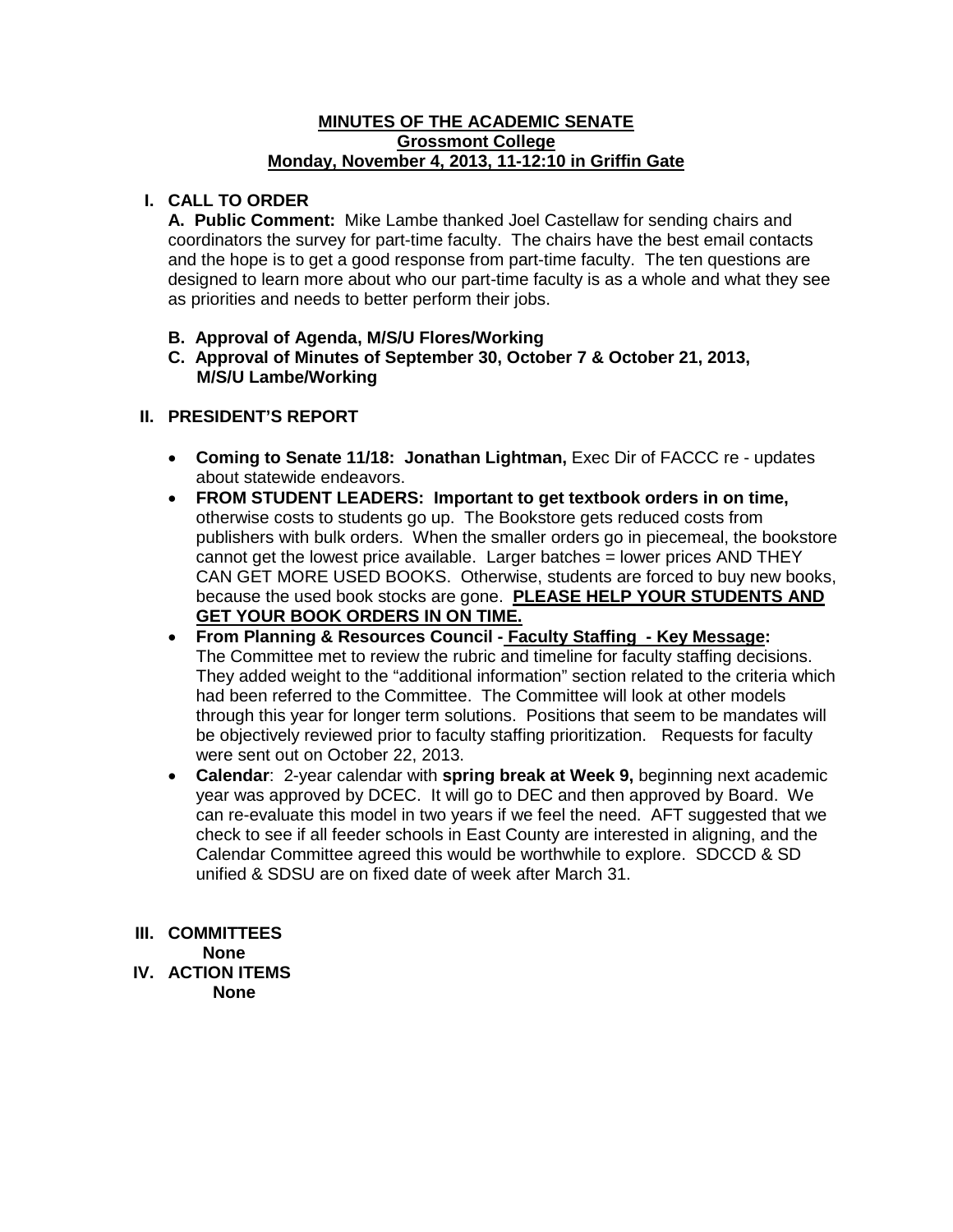## **V. INFORMATION ITEMS**

# **A. Transfer Center Updates – Sarah Moore**

Transfer Center Resources

- Current Calendar of Events:
	- o **University Rep visits and tabling events**
	- o **ADT Workshops**: Art History (pending), Business Administration, Communication, Administration of Justice, Geography, Geology, History, Math, Physics, Political Science, Psychology, Sociology, Studio Art
	- o **CSU and UC Application Workshops and Walk-in Assistance:** Application deadline is NOV 30, 2013!
		- **Schedule is available in the Transfer Center or online**
		- Process for the CSU
			- Students must apply between the Oct 1 Nov 30 filing period
			- SDSU requires a supplement due Jan 24, 2014 **We will be offering Supplemental app workshops as well in January**
			- Admission decisions made in March
			- May 1 is deadline to submit intent to enroll, \$400 deposit and official transcripts with fall 2013 grades
			- June 30 is deadline to submit final official transcripts with spring 2014 grades
		- Process for the UC
			- Students must apply between Nov 1 **-** Nov 30
			- Early Jan Jan 31 online application update for transfers to report final fall grades and in progress/planned coursework
			- March-May admission decision notifications
			- June 1 deadline for admitted transfer students to submit Statement of Intent to Register
			- July 1 final official transcripts due at campus admissions office
- Counseling Appointments Available
	- o University Link
		- First time college students, in their first year of college attendance, contract must be signed before the end of Spring semester their first year
		- **Interested in UCSD**
		- Veterans and military service members are also eligible
		- **Must apply no later than four years from signing the contract**
		- Complete 60 UC transferable units
		- Earn a minimum 3.0 qpa
		- **Meet UC subject eligibility**
		- Please refer your students to the Transfer Center
	- o Pre-professional counseling appointments available
- Class Tours/Presentations available-please contact me Sarah Moore [\(sarah.moore@gcccd.edu](mailto:sarah.moore@gcccd.edu) or Call the Transfer Center ext 7150)
	- **B. Survey results from Graduating Students, June, 2013: What our students said they learned at Grossmont – Angela Feres** (See PDF summary, sent with these minutes.) Very positive results!
	- **C. Resolution Re: ACCJC (circulating statwide by California Federation of Teachers) – Judd Curran, Sue Gonda** (Attachment A) The following links provide information as background about complaints involving ACCJC. The Dept. of Ed is investigating complaints; the state legislature is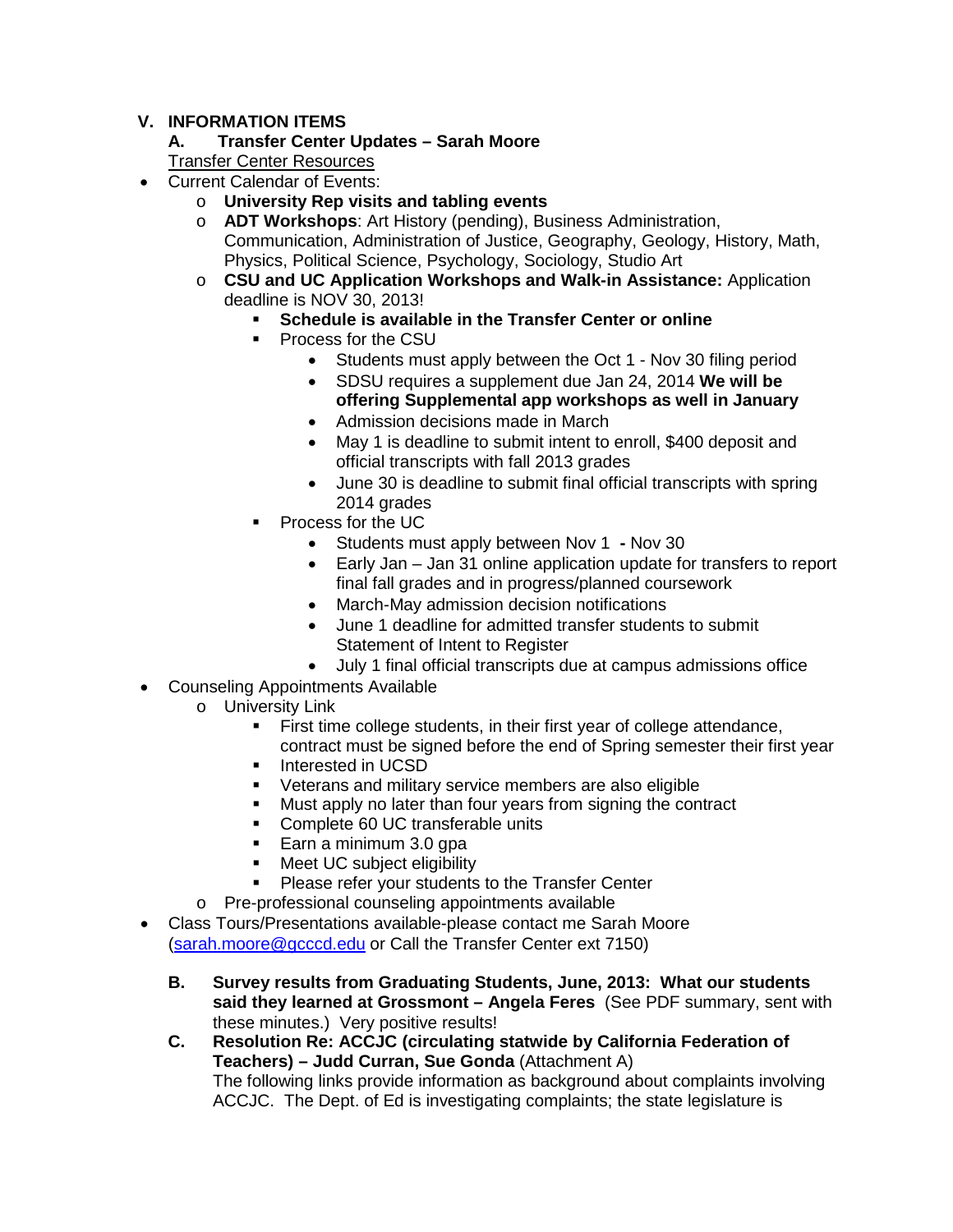investigating; the City of San Francisco has filed a lawsuit against them, as has CFT.

There are three very brief but informative articles about the accreditation situation in California in the current issue of the FACCC newsletter: one from the President of FACCC ("President's Take") p8, one on behalf of the CCC Chancellor's office ("CCCCO's Take"), p10, and a third on behalf of the State Academic Senate ("Academic Senate's Take"), p11. Sue (with help from Chris Hill) will provide helpful links.

After reviewing the brief articles and related websites, look over the draft of the resolution to be sure it reflects your sentiments or the sentiments of Grossmont College. Please send any suggestions about additions, deletions, or changes to Sue Gonda.

Here are the three brief articles in the Fall *FACCCTS.* You can view the articles via the interactive mode OR view the PDF via the PDF icon at the top of the screen.

[http://bcrain.uberflip.com/i/192276](https://legacymail.gcccd.edu/exchweb/bin/redir.asp?URL=http://bcrain.uberflip.com/i/192276)

ACCJC website - [http://www.accjc.org/](https://legacymail.gcccd.edu/exchweb/bin/redir.asp?URL=http://www.accjc.org/) - on the right hand column are many of the responses of ACCJC to various communications on recent issues.

## **ATTACHMENT A – Information Item, 11-4-2013**

Whereas, The U.S. system of regional accreditation has been well-established and provided essential guarantees of quality in America's post-secondary institutions since the 1950's; and

Whereas, Keys to the overall success of this unique system are a spirit of collaboration and mutual respect between the regional commissions and their member institutions and a shared focus on the needs and interests of the student who attend these institutions; and

Whereas, For the last decade, the relationship in the Western region between the Accrediting Commission for Community and Junior Colleges (ACCJC) and many of California's 112 public community colleges (which collectively constitute 84% of the institutional membership of ACCJC and serve over 95% of the student enrollments at ACCJC member institutions) has been contentious and, in many instances antagonistic; and

Whereas, The Western region is the only one of the six accrediting regions of the U.S. where a separate commission exists for the purpose of accrediting two-year institutions rather than having a single commission accredit both two-year and four-year institutions; and

Whereas, The troubled nature of the relationship between ACCJC and many of its member institutions is manifested in multiple ways, including the following: